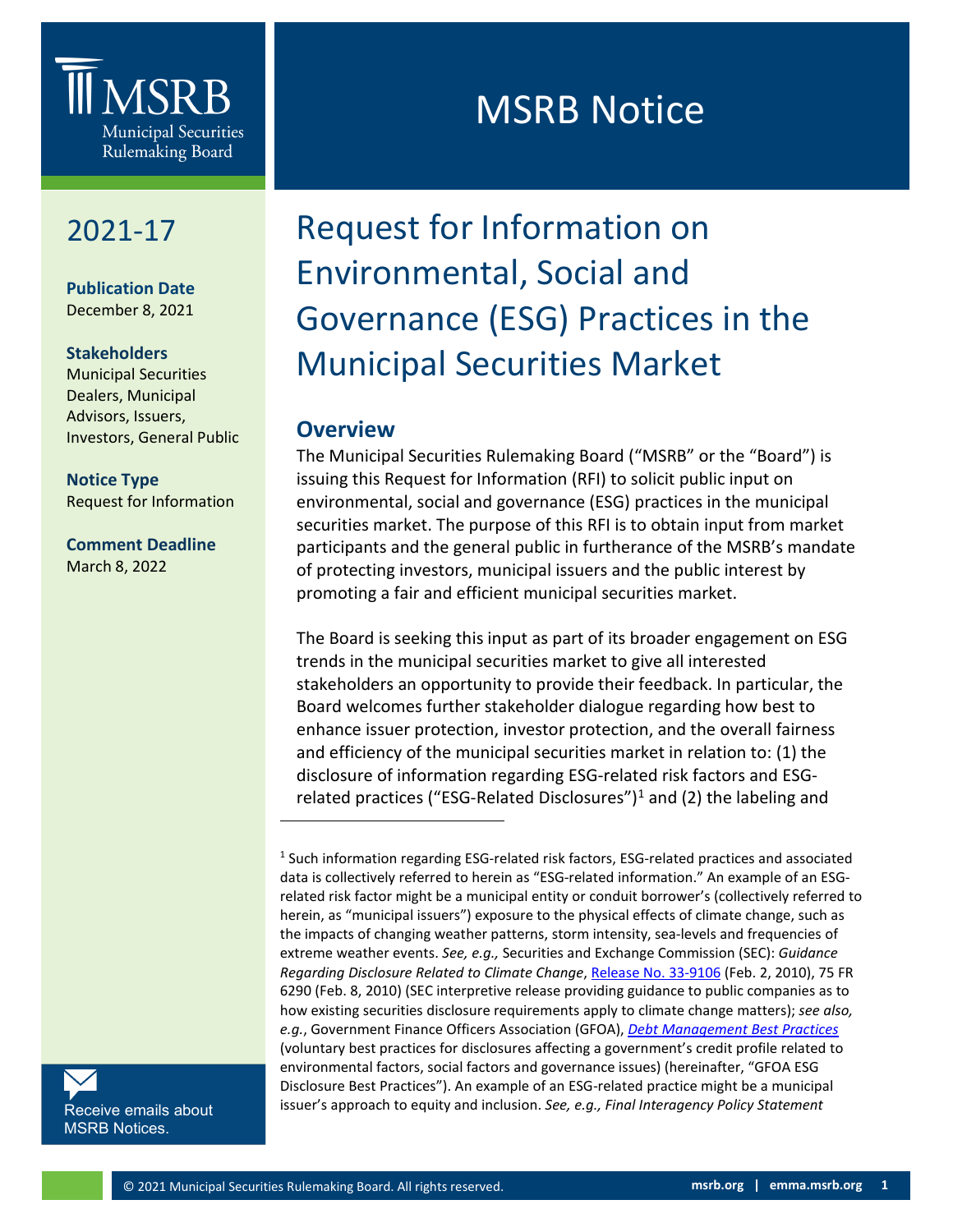marketing of municipal securities with ESG designations ("ESG-Labeled Bonds" $)$ .<sup>[2](#page-1-0)</sup>

Comments may be submitted in electronic or paper form by no later than March 8, 2022. [Comments may be submitted electronically by clicking here.](http://www.msrb.org/Comment.aspx?notice=2021-17) Comments submitted in paper form should be sent to Ronald W. Smith, Corporate Secretary, Municipal Securities Rulemaking Board, 1300 I Street NW, Suite 1000, Washington, DC 20005. All comments will be available for public inspection on the MSRB's website.<sup>[3](#page-1-1)</sup>

# **Background**

Increasing investor appetite for "sustainable investing" or "impact investing" strategies<sup>[4](#page-1-2)</sup> has drawn greater attention to the quantity and quality of ESG-Related Disclosures in the municipal securities market.<sup>[5](#page-1-3)</sup> Growing investor demand has also led to the creation and marketing of ESG-designated municipal fund securities (*e.g.*, ESG-designated 529 savings plans), <sup>[6](#page-1-4)</sup> bond funds, and other collective investment products

*Establishing Joint Standards for Assessing the Diversity Policies and Practices of Entities Regulated by the Agencies*[, 80 FR 33016](https://www.govinfo.gov/content/pkg/FR-2015-06-10/pdf/2015-14126.pdf) (May 22, 2015) (interagency policy statement of the federal financial regulators establishing joint standards for assessing the diversity policies and practices of their regulated entities).

<span id="page-1-0"></span> $<sup>2</sup>$  Examples of ESG-Labeled Bonds include municipal securities labeled or marketed as green</sup> bonds, social bonds, environmental impact bonds or sustainability bonds. *See, e.g.,* [letter](https://www.sec.gov/comments/climate-disclosure/cll12-9218139-250189.pdf)  [from Brian Egan, Director of Governmental Affairs, National Association of Bond Lawyers](https://www.sec.gov/comments/climate-disclosure/cll12-9218139-250189.pdf)  [\("NABL"\) to SEC Chair Gary Gensler regarding Climate Change Disclosures](https://www.sec.gov/comments/climate-disclosure/cll12-9218139-250189.pdf) (Sept. 9, 2021) ("NABL Climate Risk Letter") (discussing "Labeled Bonds and Values-Driven Investors").

<span id="page-1-1"></span> $3$  Comments generally are posted on the MSRB's website without change. For example, personal identifying information such as name, address, telephone number or email address will not be edited from submissions. Therefore, commenters should only submit information that they wish to make available publicly.

<span id="page-1-2"></span><sup>4</sup> *See generally* S&P Global Ratings: *[2021 Sustainable Finance Outlook: Large Growth in](https://www.spglobal.com/ratings/en/research/articles/210216-2021-sustainable-finance-outlook-large-growth-in-green-social-sustainable-labels-as-municipal-market-embra-11828597)  [Green, Social, Sustainable Labels As Municipal Market Embraces ESG](https://www.spglobal.com/ratings/en/research/articles/210216-2021-sustainable-finance-outlook-large-growth-in-green-social-sustainable-labels-as-municipal-market-embra-11828597)* (Feb. 16, 2021); *and also* Nuveen: *[Unlocking the Value of ESG in municipal bonds](https://www.nuveen.com/en-us/institutional/insights/responsible-investing/unlocking-the-value-of-esg-in-municipal-bonds)* (July 21, 2020).

<span id="page-1-3"></span><sup>5</sup> *See generally* letter from Emily S. Brock, Director of the Federal Liaison Center, GFOA, to SEC Chair Gary Gensler regarding *[Public Input Welcomed on Climate Change Disclosures](https://www.sec.gov/comments/climate-disclosure/cll12-9027450-246107.pdf)* (July 1, 2021) (hereinafter, "GFOA Climate Risk Letter") (stating GFOA is "keenly aware that many analysts are clamoring for uniform metrics to evaluate ESG risks"); *and* NABL Climate Risk Letter (stating "[m]any issuers and industry leaders in the municipal securities market" are attempting to address ESG issues).

<span id="page-1-4"></span><sup>6</sup> *See, e.g.,* [DC College Savings Plan website](https://www.dccollegesavings.com/dcdtpl/fund/details.cs?fundId=1049007) (describing its U.S. Socially Responsible Equity Portfolio); *and also* [Florida 529 Saving Plan website](https://www.myfloridaprepaid.com/savings-plan/investment-options/) (describing its Social Index Fund).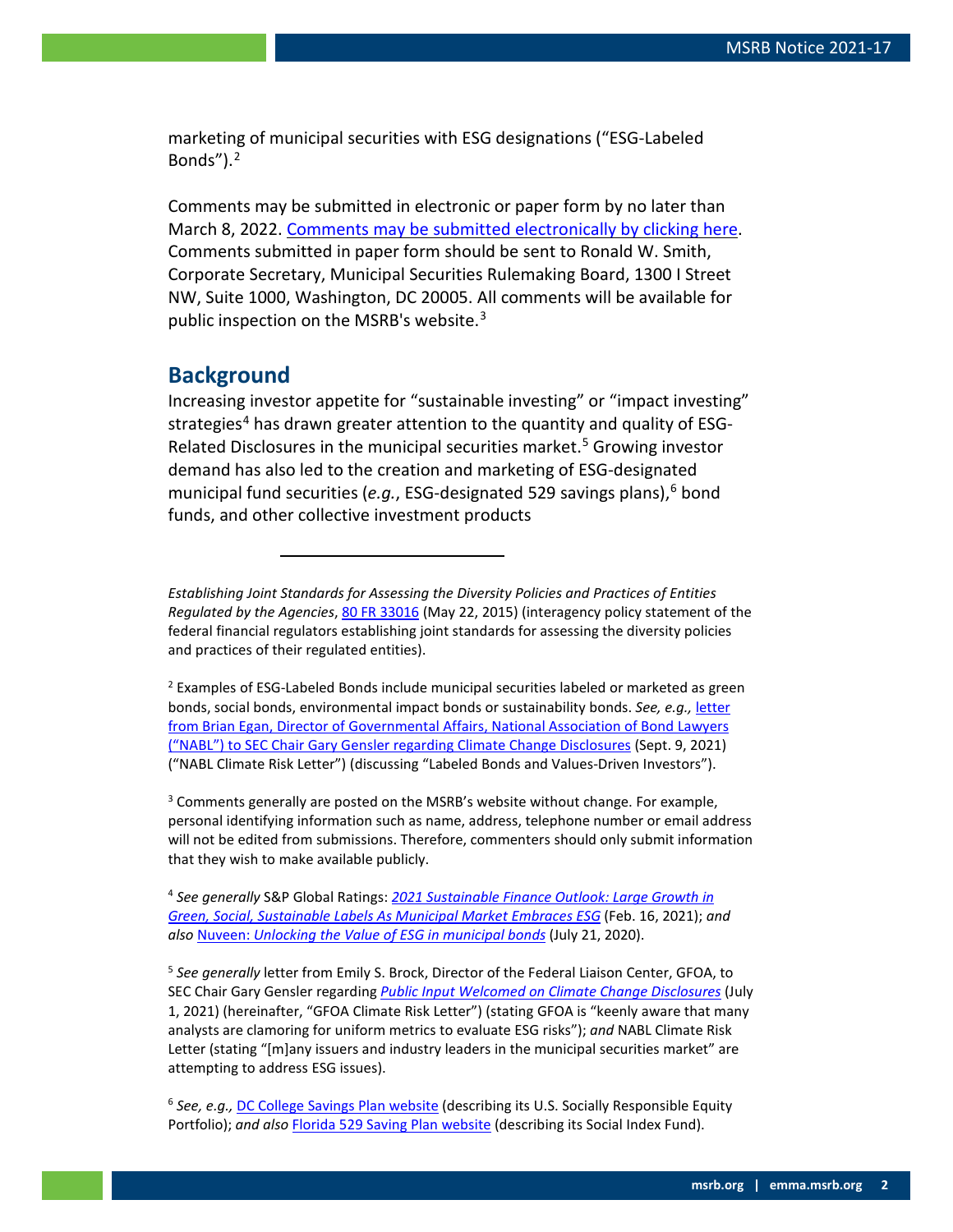(collectively, "ESG-Designated Funds").<sup>[7](#page-2-0)</sup> A distinct but related market trend is the evolving practice of municipal issuers labeling and marketing municipal securities as ESG-Labeled Bonds.<sup>8</sup>

At the present time, there are not uniform standards for ESG-Related Disclosures<sup>[9](#page-2-2)</sup> or ESG-Labeled Bonds.<sup>[10](#page-2-3)</sup> While the disclosure documents used by municipal issuers already must include any material ESG-related information required under existing disclosure standards,  $11$  many investors and other market participants are seeking ESG-related information beyond

<span id="page-2-0"></span><sup>7</sup> *See, e.g.,* [VanEck HIP Sustainable Muni ETF](https://www.vaneck.com/us/en/investments/hip-sustainable-muni-etf-smi/?gclid=Cj0KCQjww4OMBhCUARIsAILndv7u-WNGoQ_wgu-aztD4AUhSXbpWhZBGctN5MpoSBvrC3lPZ9Hwu3MQaApi9EALw_wcB.) ("investing in investment grade municipal debt securities that have been issued to fund operations or projects that support or advance sustainable development, as well as promote positive social and environmental outcomes").

<span id="page-2-1"></span><sup>8</sup> *See generally* NABL Climate Risk Letter (discussing "Labeled Bonds and Values-Driven Investors"); *and also* Jennifer P. Brooks, Kimberly D. Magrini, Andrew Miles, and William C. Rhodes, White Paper: **ESG Disclosure in Municipal Offerings** (Aug. 2021).

<span id="page-2-2"></span><sup>9</sup> Specific to the municipal securities market, *see generally* GFOA Climate Risk Letter (stating that "the notion of developing a uniform set of metrics to measure or evaluate risks is so impractical as to be virtually impossible to develop or implement"); and NABL Climate Risk Letter (discussing issuers and industry leaders "proactive approach" to addressing ESG disclosures).

<span id="page-2-3"></span><sup>10</sup> In terms of industry-led criteria related to ESG-Labeled Bonds and non-municipal ESGlabeled financial instruments, *see, e.g.,* [voluntary standards from International Capital](https://www.icmagroup.org/sustainable-finance/the-principles-guidelines-and-handbooks/)  [Market Association](https://www.icmagroup.org/sustainable-finance/the-principles-guidelines-and-handbooks/) (ICMA); *and also* [standards from the Climate Bond Initiative](https://www.climatebonds.net/standard) (CBI).

<span id="page-2-4"></span><sup>11</sup> For a broader discussion regarding the disclosure obligations of municipal issuers, *see generally* Release No. 34-33741 (Mar. 9, 1994), 59 FR 12748, at 12750 (Mar. 17, 1994) (hereinafter the "SEC's 1994 Release") ("Disclosure documents used by municipal issuers, such as official statements, are subject to the prohibition against false or misleading statements of material facts, including the omission of material facts necessary to make the statements made in light of the circumstances in which they are made not misleading. The adequacy of the disclosure provided in municipal security offering materials is tested against an objective standard: an omitted fact is material if there is a substantial likelihood that, under all the circumstances, the omitted fact would have assumed actual significance in the deliberations of the reasonable investor. Put another way, there must be a substantial likelihood that the disclosure of the omitted fact would have been viewed by the reasonable investor as having significantly altered the 'total mix' of information made available." (original brackets omitted)); *and also* SEC Chairman Jay Clayton and Rebecca Olsen, the Director, Office of Municipal Securities, *[The Importance of Disclosure for our Municipal](https://www.sec.gov/news/public-statement/statement-clayton-olsen-2020-05-04#_ednref10)  [Markets](https://www.sec.gov/news/public-statement/statement-clayton-olsen-2020-05-04#_ednref10)* (May 4, 2020) (stating "[m]unicipal issuers and investors in municipal securities should recognize that [various factors, such as the size, importance, complexity, and specialized nature of the municipal market,] generally mean that to some meaningful extent both issuer-specific disclosures and security-specific disclosures are material") (citing to the SEC's 1994 Release, 59 FR at 12755-56)).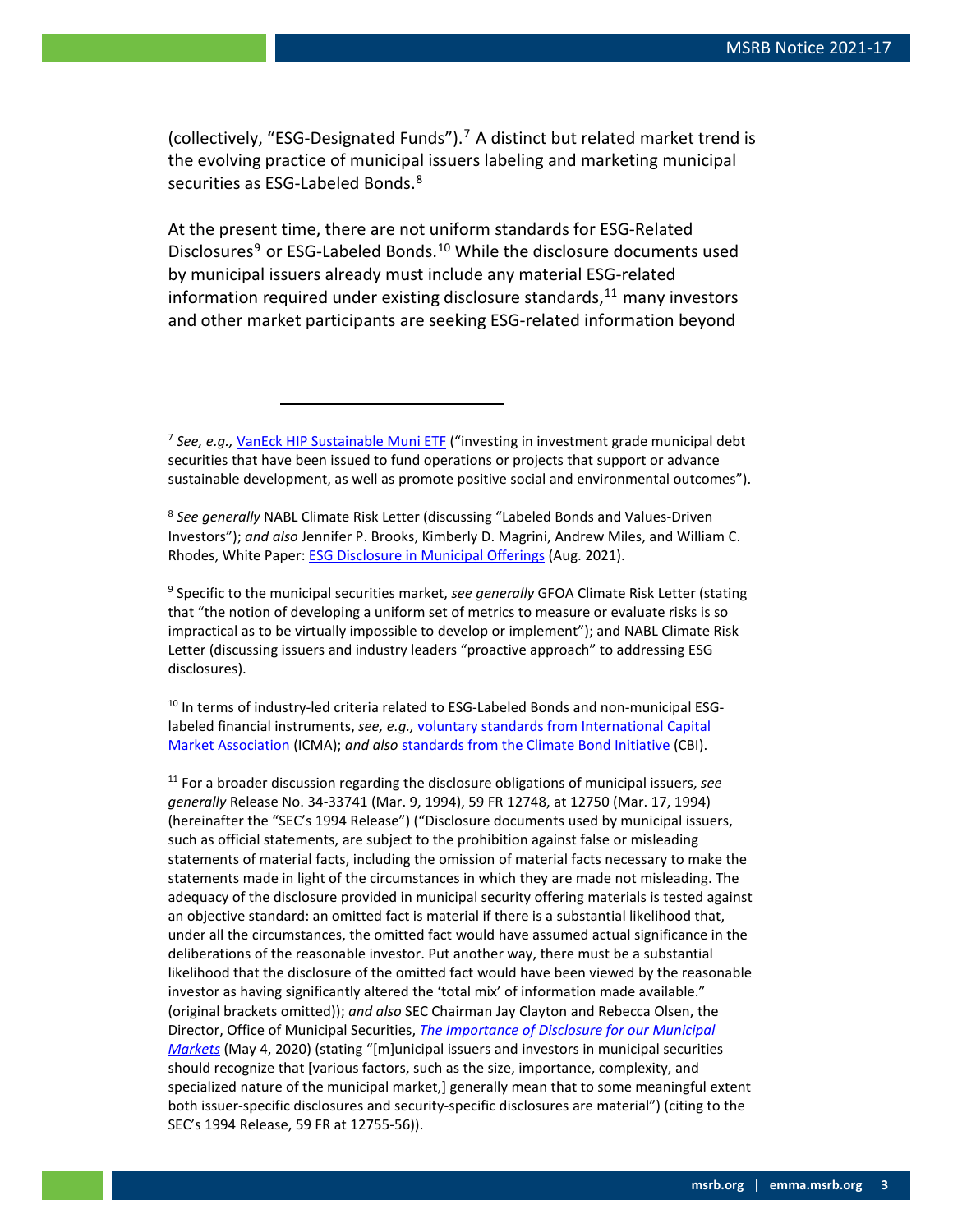what historically has been provided to the market.<sup>[12](#page-3-0)</sup> In response, private vendors are offering ESG certification services,  $13$  and certain industry associations have developed voluntary best practices and other tools to aid issuers in identifying and communicating material ESG-related information.<sup>[14](#page-3-2)</sup> Adherence to these industry-led standards is optional, and the regulatory framework governing municipal securities presents challenges to more directly standardizing ESG-Related Disclosures and ESG-Labeled Bonds.<sup>[15](#page-3-3)</sup> Consequently, ESG trends implicate important questions regarding issuer protection, investor protection, and the overall fairness and efficiency of the municipal securities market.

# **REQUEST FOR INFORMATION**

While the following questions are addressed to specific stakeholder groups, the Board encourages commenters to address any question upon which they are willing to share a view.

### **(A) Municipal Issuers**

The MSRB seeks input from municipal entities and conduit borrowers regarding ESG-Related Disclosures and ESG-Labeled Bonds, including input on the following questions.

(1) Are you currently providing ESG-Related Disclosures or ESG-related information beyond the legally required disclosures in your offering documents, continuing disclosures or other investor communications? If so, please consider providing examples. If not, please consider describing

<span id="page-3-2"></span><sup>14</sup> In terms of voluntary best practices related to ESG-Related Disclosures, s*ee, e.g.,* GFOA ESG Disclosure Best Practices (link available at note 1). Separately, in terms of voluntary criteria related to ESG-Labeled Bonds, *see, e.g.,* standards from ICMA and CBI (links at note 10 above).

<span id="page-3-3"></span><sup>15</sup> *See, e.g.,* SEC: *Report on the Municipal Securities Market, at p. vii - ix* (July 31, 2012) (discussing various recommendations relating to improving disclosure in the municipal securities market in light of the SEC's "limited regulatory authority").

<span id="page-3-0"></span><sup>12</sup> *See, e.g.,* Value Reporting Foundation, *[SASB Standards](https://www.sasb.org/about/)* (identifying a subset of ESG issues most relevant to financial performance in various industries); *and also* [CDP](https://www.cdp.net/en/info/about-us) (a not-for-profit charity operating a disclosure system for investors, companies, cities, states and regions to manage their environmental impacts).

<span id="page-3-1"></span><sup>13</sup> *See, e.g.,* description of certification services provided by Build America Mutual, summary availabl[e here;](https://buildamerica.com/green-bonds/bam-greenstar/) First Environment, summary availabl[e here;](https://firstenvironment.com/wp/service/verification-and-validation) Kestrel Verifiers, summary availabl[e here;](https://kestrelverifiers.com/) Sustainalytics, summary available [here;](https://www.sustainalytics.com/corporate-solutions/sustainable-finance-and-lending/second-party-opinions) and Vigeo Eirris (part of Moody's ESG Solutions), summary available [here.](https://vigeo-eiris.com/solutions-issuers/sustainable-bonds-loans/)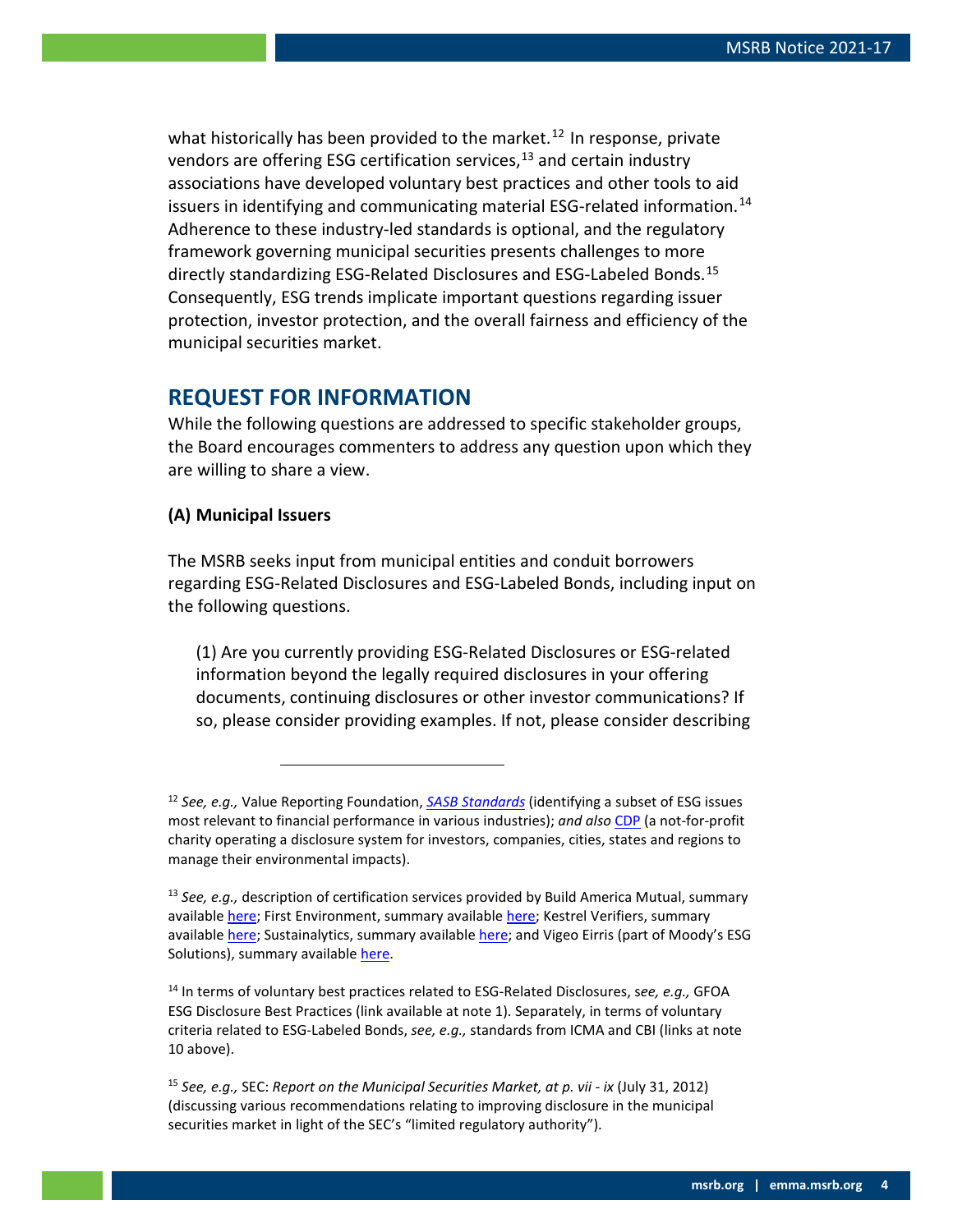how you address ESG-Related Disclosures in your offering documents, continuing disclosures or other investor communications. In your view, should municipal issuers include a separate section in their official statements and other offering documents expressly devoted to ESG-Related Disclosures?

(2) Do you believe the information included in ESG-Related Disclosures should be standardized? If so, how? If not, why not? In your view, is there a consensus on what information and which metrics are important? If so, can you provide insight as to what consensus you believe does or could exist? If not, what barriers do you believe exist in reaching a consensus? What topic areas do you believe are relevant and should be included in ESG-Related Disclosures?

(3) Have you issued ESG-Labeled Bonds? If so, please consider providing an example and describing what criteria were used to make the ESG designation. Did you utilize an independent party to validate or otherwise attest to the use of the ESG designation? Please consider explaining why or why not.

(4) If you issued ESG-Labeled Bonds, did you commit to providing any ongoing or continuing disclosure related to the ESG designation? If so, was that disclosure commitment incorporated into the continuing disclosure agreement or similar contractual obligation related to Securities Exchange Act Rule 15c2-12 (collectively, "CDA")? If so, please consider providing an example of the CDA. If the disclosure commitment was not incorporated into the CDA, how is the information made available to an investor on an ongoing basis and at what frequency?

(5) Are you providing information to the credit rating agencies regarding ESG-related risk factors and ESG-related practices? If so, what type? In your view, how does this information generally compare to the information provided in your offering documents and continuing disclosures? Are the credit rating agencies requesting any new types of ESG-related information? Has the credit rating process changed in any significant ways in relation to ESG-related information?

### **(B) Investors in Municipal Securities**

The MSRB seeks input from investors in municipal securities regarding ESG-Related Disclosures and ESG-Labeled Bonds, including input on the following questions.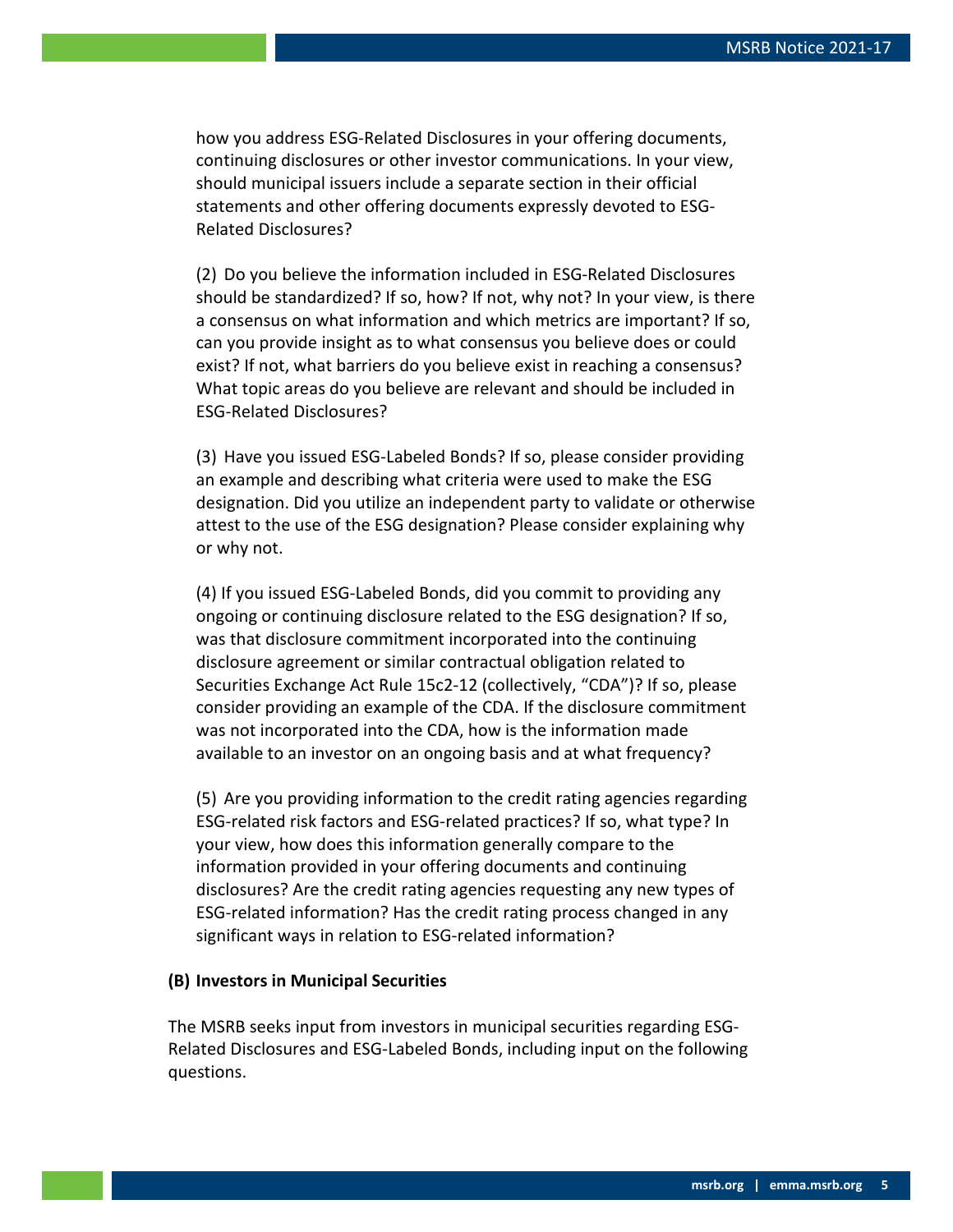- (1) Do you consider ESG-related information material to your investment decisions? If so, in what way? Is ESG-related information important to your evaluation of a municipal issuer's creditworthiness? If so, what ESG-related information do you consider most relevant to a municipal issuer's creditworthiness and why?
- (2) Do you generally have access to all the ESG-related information you need to make an informed investment decision? If so, can you identify the source(s) of the information you use (*e.g.*, municipal issuer disclosures on the EMMA® website, other municipal issuer communications, time-of-trade disclosures, third-party data vendors or proprietary analyses)? If not, please identify the gaps in information and market transparency.
- (3) Does your expectation as to the availability and sufficiency of ESGrelated information change depending on whether the purchase of municipal securities is made in the primary market or the secondary market? If so, how?
- (4) In light of the potential availability of ESG-related information from other sources, how can municipal issuers best present and disseminate their ESG-related information to investors? What topic areas do you believe are most relevant for municipal issuers to include when providing ESG-Related Disclosures? In your view, is it sufficient for ESG-Related Disclosures to just describe material ESGrelated risk factors? Is there a benefit to municipal issuers further describing the initiatives and other projects they are pursuing to address such risks?
- (5) Certain market participants have expressed concerns that, while analysts and investors have expressed their desire for more standardized ESG-Related Disclosures, there is no consensus on which data and metrics are important or essential.<sup>[16](#page-5-0)</sup> Do you believe such disclosures should be standardized? Do you believe there is a consensus on which data and metrics are important or essential? If so, can you provide insight as to what consensus you believe does or could exist? If not, what barriers do you believe exist in reaching a consensus?

<span id="page-5-0"></span><sup>16</sup> *See, e.g.,* GFOA Climate Risk Letter (stating that "analysts and investors have not developed consensus on what data and which metrics are important to their analysis").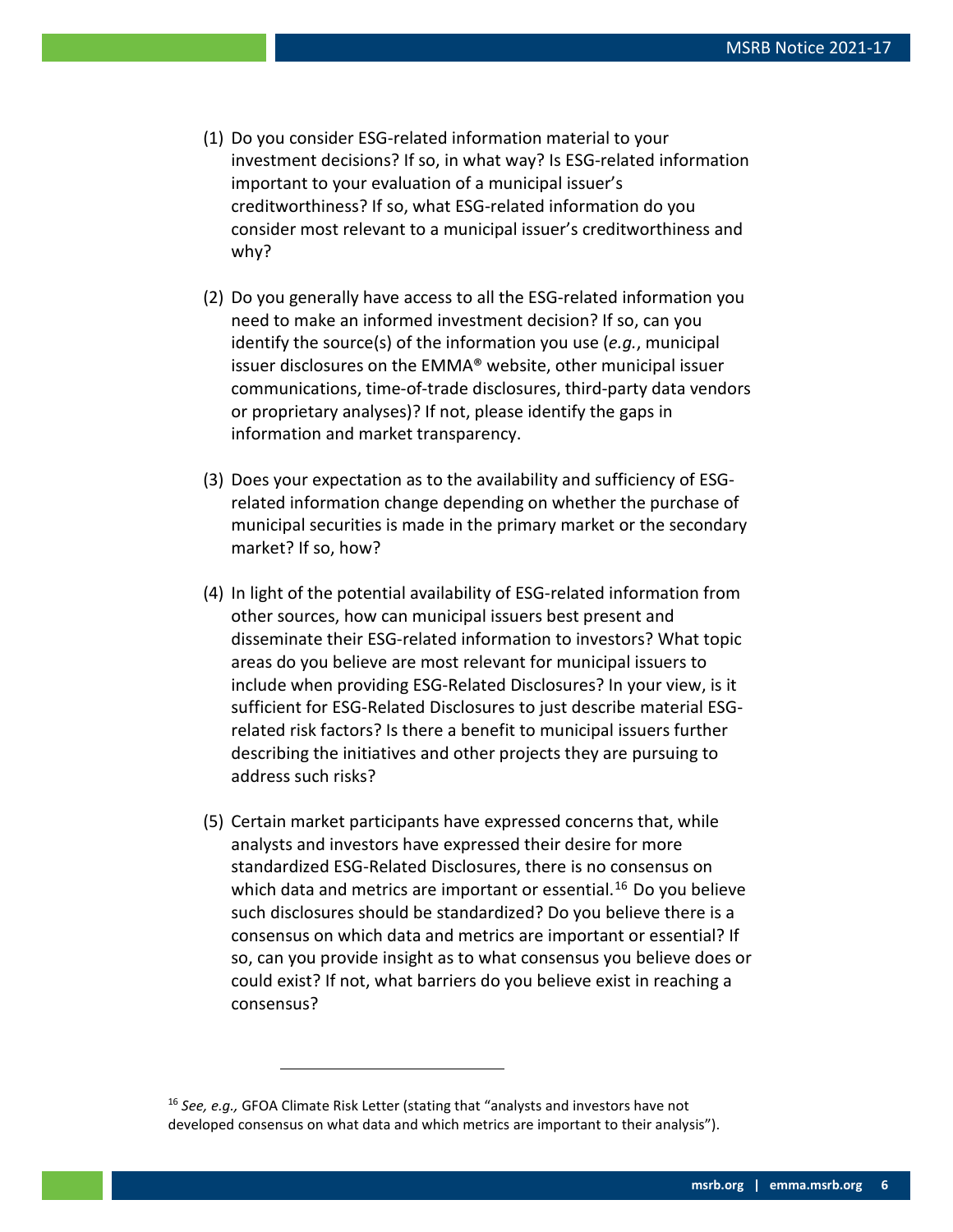- (6) When purchasing municipal securities for ESG-Designated Funds, what ESG-related information is most useful for the investment decision? How do fund managers screen securities to ensure that they meet a fund's criteria? Once purchased, what information is most relevant in assessing that a security continues to meet the ESG criteria established for an ESG-Designated Fund?
- (7) When purchasing ESG-Labeled Bonds, do you evaluate municipal securities with an independent certification differently from bonds that do not have such a certification? If so, how? If not, why not? In your view, what are the benefits to an investor of purchasing a bond with an independent certification?

#### **(C) Dealers**

The MSRB seeks input from brokers, dealers, and municipal securities dealers regarding ESG-Related Disclosures and ESG-Labeled Bonds, including on the following questions.

- (1) Does the underwriting of ESG-Labeled Bonds raise any novel compliance issues for firms, such as challenges regarding fair dealing, due diligence, pricing or other related legal obligations? How is due diligence generally conducted regarding municipal issuers' ESG-Related Disclosures?
- (2) Do primary offerings that prioritize certain ESG investors raise any novel compliance issues for firms? What criteria are used to define an ESG Investor for purposes of such priority provisions? How might investors be assessed to ensure they meet the applicable criteria?
- (3) Does the purchase or sale of ESG-Labeled Bonds in the secondary market raise any novel compliance issues for firms, such as challenges regarding fair dealing, pricing, suitability, best execution, time of trade disclosures or other related legal obligations? Does this answer depend on whether the customer is a retail customer, institutional customer or Sophisticated Municipal Market Professional?

#### **(D) Municipal Advisors**

The MSRB seeks input from municipal advisors regarding ESG-Related Disclosures and ESG-Labeled Bonds, including on the following questions.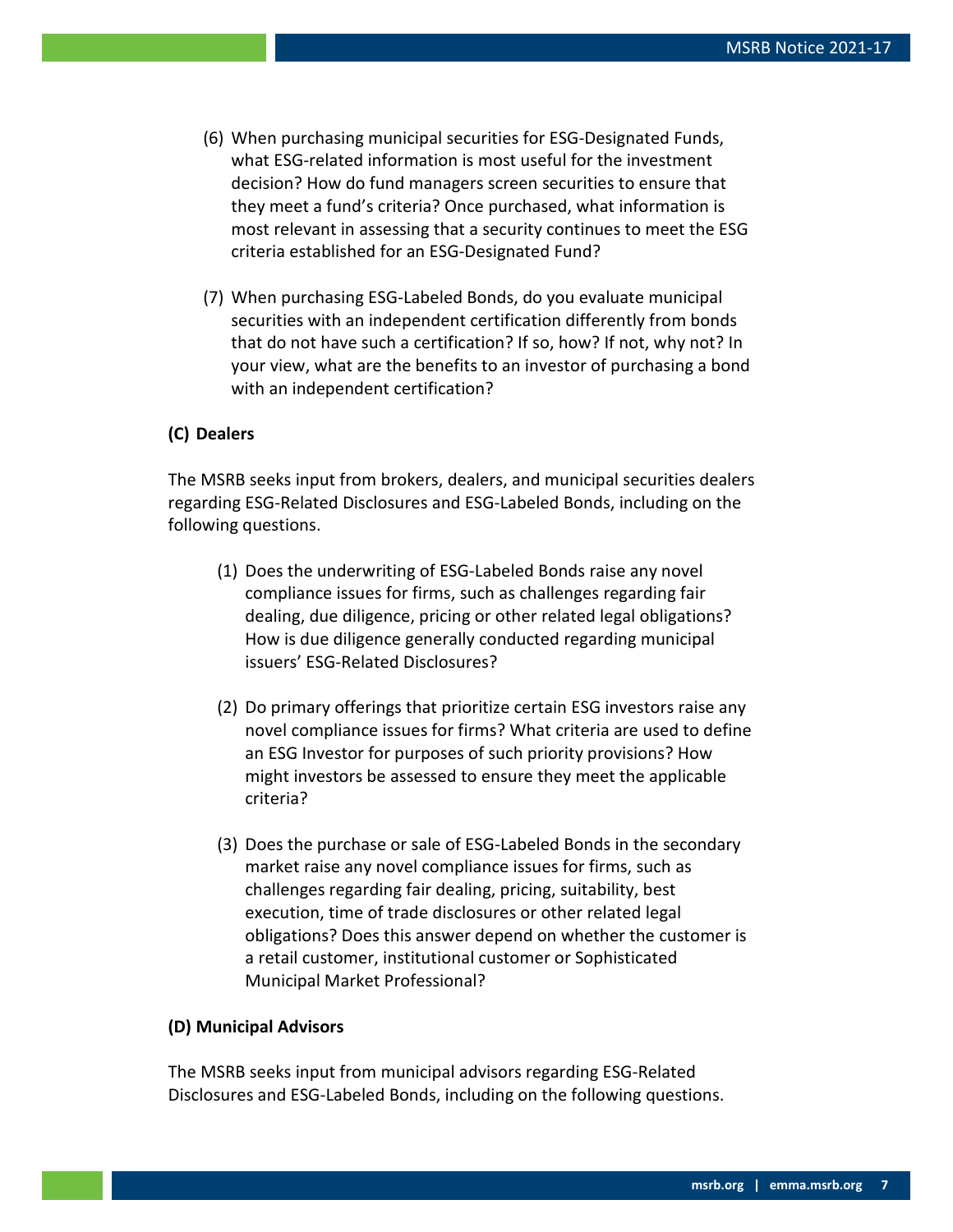- (1) Does the formulation and delivery of advice regarding ESG-Labeled Bonds raise any novel compliance issues for firms, such as challenges related to recommendations, pricing, suitability or other related legal obligations?
- (2) Does the formulation and delivery of advice regarding ESG-Related Disclosures raise any novel compliance issues for firms, such as challenges related to recommendations, pricing, suitability or other related legal obligations?

### **(E) All Municipal Market Participants**

The MSRB seeks input from all municipal market participants, including input on the following questions.

- (1) Are there any ESG-related factors that could pose a systemic risk to the municipal securities market? If so, how might the MSRB approach such systemic risks from a regulatory perspective? Are there non-regulatory approaches the MSRB could take that would advance issuer protection, investor protection, and the overall fairness and efficiency of the market?
- (2) There are a number of organizations establishing voluntary standards for the issuance of ESG-Labeled Bonds, such as the ICMA and CBI.<sup>[17](#page-7-0)</sup> Does the availability of these voluntary, marketbased standards provide adequate guidance for issuers and transparency for investors in the municipal securities market? If not, what additional guidance or transparency do you believe are warranted with respect to ESG-Labeled Bonds?
- (3) There are a number of industry-led initiatives underway intended to improve the quality of ESG-related information available in the municipal securities market. Does the availability of these voluntary, market-based initiatives enhance the ability of investors and other market participants to make informed decisions in the municipal securities market?
- (4) There are numerous vendors providing ESG data for the municipal securities market. Does unequal access to ESG data result in disparate impacts to investors and other market participants? Does competing ESG data create investor

<span id="page-7-0"></span><sup>17</sup> *See* note 10 above for links to ICMA and CBI's websites.